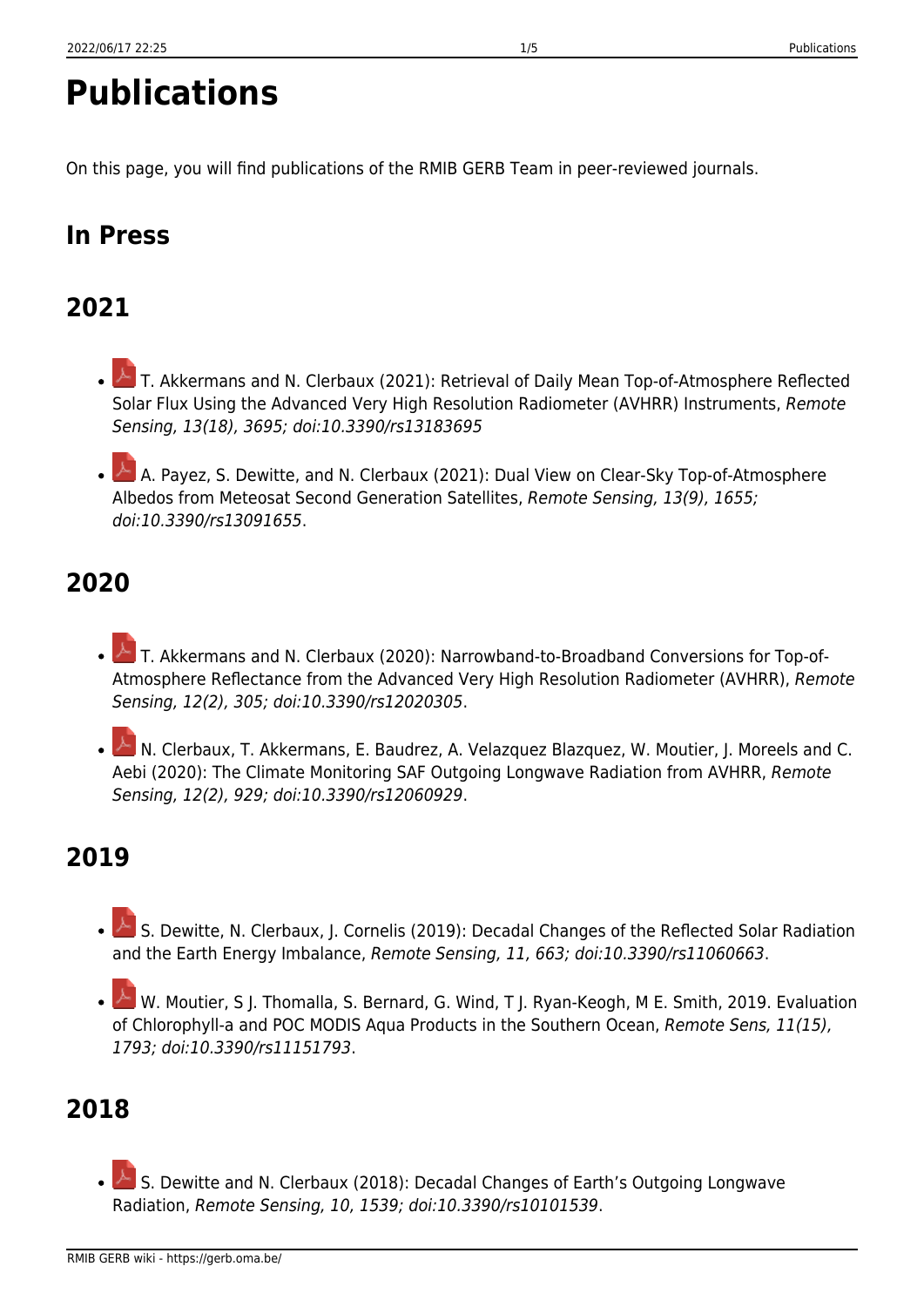- Tornow, F., Barker, H.W., Blázquez, V., Domenech, C. and Fischer, J., 2018. EarthCARE's Broadband Radiometer: Uncertainties Associated with Cloudy Atmospheres. Journal of Atmospheric and Oceanic Technology, 35(11), pp.2201-2211.
- L. Duforêt-Gaurier, D. Dessailly, W. Moutier, H. Loisel, 2018. Assessing the Impact of a Two-Layered Spherical Geometry of Phytoplankton Cells on the Bulk Backscattering Ratio of Marine Particulate Matter, Appl. Sci., 8(12), 2689, doi: 10.3390/app8122689.

# **2017**

- M.Urbain, N. Clerbaux, A. Ipe, F. Tornow, R. Hollmann, E. Baudrez, A. Velazquez Blazquez, J. Moreels (2017): The CM SAF TOA Radiation Data Record Using MVIRI and SEVIRI, Remote Sensing, 9, 466.
- F.Tornow, N. Clerbaux, A. Ipe, U. Manon (2017): An improved method to estimate reference cloud-free images for the visible band of geostationary satellites, International Journal of Remote Sensing, 38(23), 7220-7241, doi:10.1080/01431161.2017.1372859.
- S. Dewitte and N. Clerbaux (2017): Measurement of the Earth Radiation Budget at the Top of the Atmosphere — A Review, Remote Sensing, 9, 1143; doi:10.3390/rs9111143.

#### **2014**

- L.Decoster, N. Clerbaux, E. Baudrez, S. Dewitte, A. Ipe, S. Nevens, A. Velazquez-Blazquez, J. Cornelis (2014): Spectral Aging Model Applied to Meteosat First Generation Visible Band, Remote Sens., 6, 2534-2571.
- **A.**I. Decoster (2014): Spectral ageing model for the Meteosat First Generation visible band, PhD thesis at Vrije Universiteit Brussel.

## **2013**

I. Decoster, N. Clerbaux, E. Baudrez, S. Dewitte, A. Ipe, S. Nevens, A. Velazquez-Blazquez, J. Cornelis (2013):

A Spectral Aging Model for the Meteosat-7 Visible Band, Journal of Atmospheric and Oceanic Technology, 30(3), 496-509.

**A.**I. Decoster, N. Clerbaux, Y. Govaerts, E. Baudrez, S. A. Ipe, S. Dewitte, S. Nevens, A. Velazquez-Blazquez, J. Cornelis (2013): Evidence of pre-launch characterization problem of Meteosat-7 visible spectral response, Remote Sensing Letters, 4(10), 1008-1017.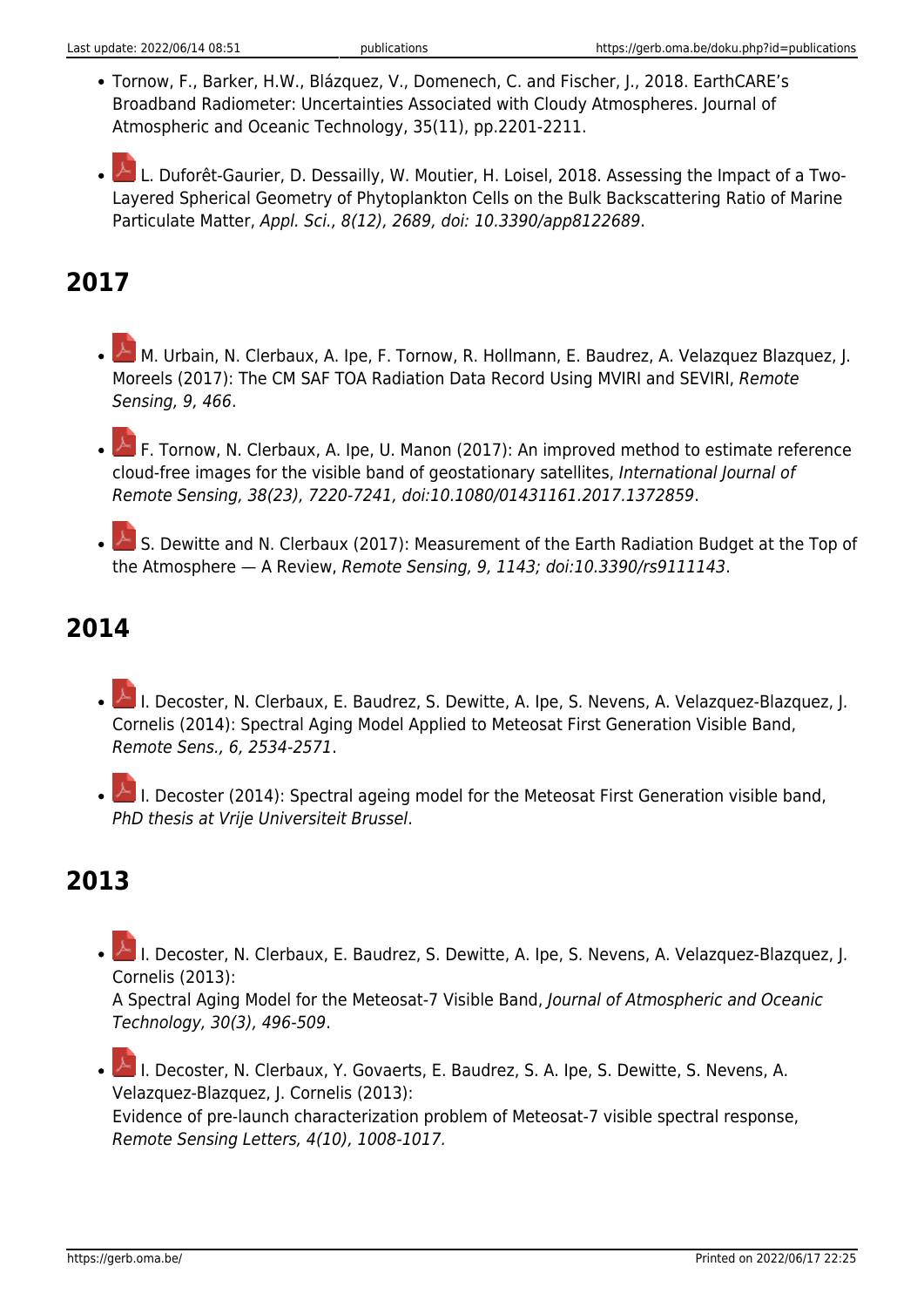# **2012**

- $\triangle$ S. Dewitte, N. Clerbaux, A. Ipe, A. Velazquez, E. Baudrez, S. Nevens, I. Decoster (2012): Climate monitoring with Earth radiation budget measurements, AIP Conf. Proc. 1531, 612; doi: 10.1063/1.4804844.
- N. Clerbaux, E. Baudrez, I. Decoster, S. Dewitte, A. Ipe, S. Nevens, A. Velazquez Blazquez (2012):

The climate monitoring SAF TOA radiation "GERB" datasets, AIP Conf. Proc. 1531, 652 (2013); doi: 10.1063/1.4804854.

## **2011**

A. Ipe (2011): Cloud properties retrieval for climate studies from geostationary orbit, PhD thesis at Vrije Universiteit Brussel.

W. Greuell, E. van Meijgaard, N. Clerbaux, J.-F. Meirink (2011): Evaluation of model-predicted top-of-atmosphere radiation and cloud parameters over Africa with observations from GERB and SEVIRI. Journal of Climate, 24(15), 4015-4036.

# **2009**

B. De Paepe, S. Dewitte (2009): Dust aerosol optical depth retrieval over desert surface, using the SEVIRI window channels, Journal of Atmospheric and Oceanic Technology, **26**, 704-718.

 $\geq$ N. Clerbaux, J.E. Russell, S. Dewitte, C. Bertrand, D. Caprion, B. De Paepe, L. Gonzalez Sotelino, A. Ipe, R. Bantges, H.E. Brindley (2009): Comparison of GERB instantaneous radiance and flux products 2 with CERES Edition-2 data, Remote Sensing of Environment, **113**, 102-114.

## **2008**

 $\triangle$ B. De Paepe, A. Ignatov, A. Ipe, S. Dewitte (2008): Aerosol retrieval over ocean from SEVIRI for the use in GERB's Earth radiation budget analysis, Remote Sensing of Environment, **112**, 2455-2468.

C. Bertrand, L. Gonzalez, A. Ipe, N. Clerbaux, S. Dewitte (2008): Improvement in the GERB short wave flux estimations over snow covered surfaces, Advances in Space Research, **41(7)**, 1894-1905.

N. Clerbaux (2008):

Processing of Geostationary Observations for Earth Radiation Budget Studies, PhD thesis at Vrije Universiteit Brussel.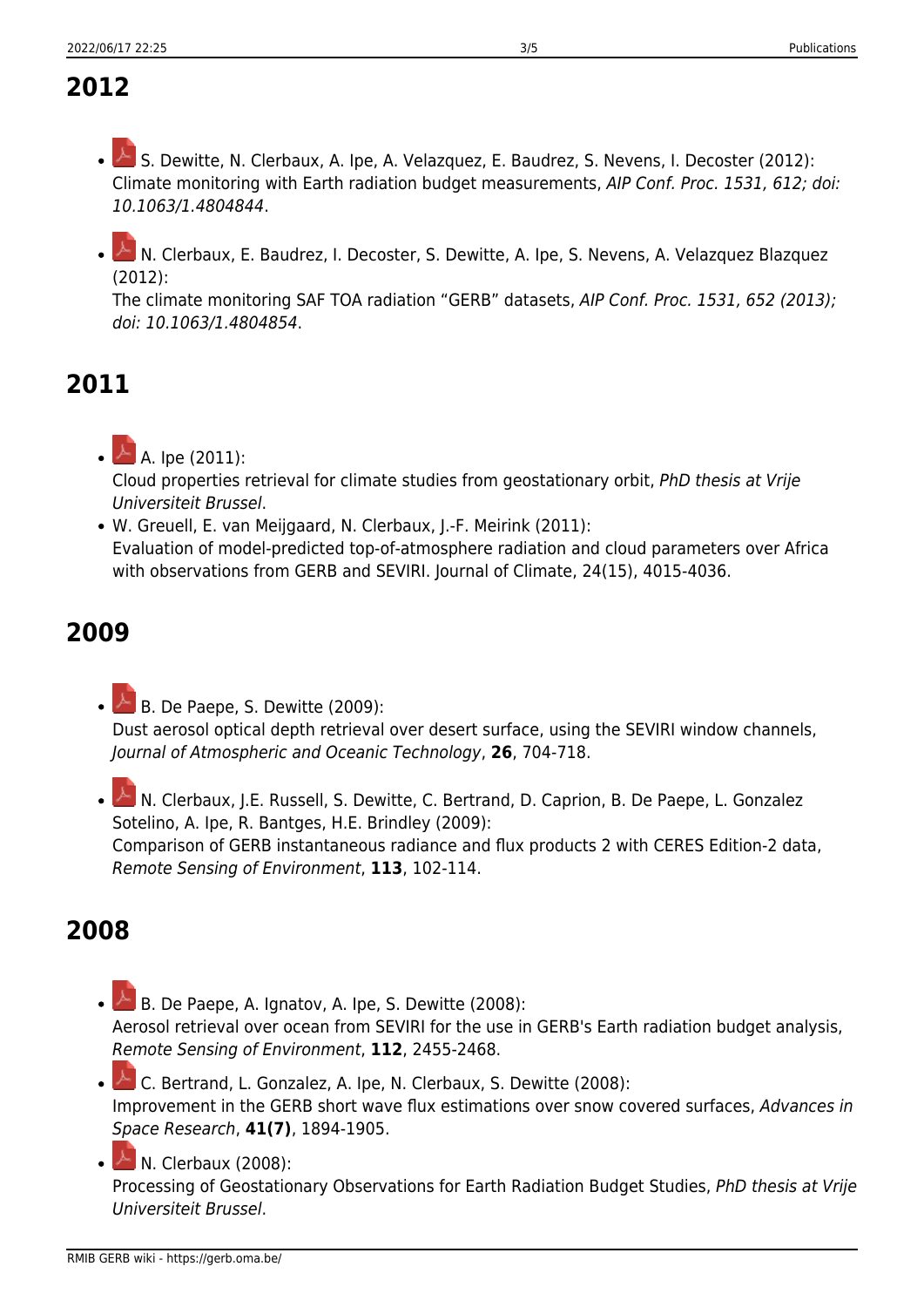N. Clerbaux, S. Dewitte, C. Bertrand, D. Caprion, B. De Paepe, L. Gonzalez, A. Ipe, J.E. Russell and H. Brindley (2008):

Unfiltering of the Geostationary Earth Radiation Budget (GERB) Data. Part I: Shortwave Radiation, Journal of Atmospheric and Oceanic Technology, **25(7)**, 1087-1105.

N. Clerbaux, S. Dewitte, C. Bertrand, D. Caprion, B. De Paepe, L. Gonzalez, A. Ipe and J.E. Russell (2008):

Unfiltering of the Geostationary Earth Radiation Budget (GERB) Data. Part II: Longwave Radiation, Journal of Atmospheric and Oceanic Technology, **25(7)**, 1106-1117.

S. Dewitte, L. Gonzalez, N. Clerbaux, A. Ipe, C. Bertrand, B. De Paepe (2008): The Geostationary Earth Radiation Budget Edition 1 data processing algorithms, Advances in Space Research, **41(11)**, 1906-1913.

## **2006**

 $\triangle$ C. Bertrand, J. Futyan, A. Ipe, L. Gonzalez, N. Clerbaux (2006): Diurnal Asymmetry in the GERB SW fluxes, IEEE Transactions on Geoscience and Remote Sensing, **44**(12), 3585-3600, [doi:10.1109/TGRS.2006.881119](http://dx.doi.org/doi:10.1109/TGRS.2006.881119).

C. Bertrand, N. Clerbaux, A. Ipe, S. Dewitte, L. Gonzalez (2006): Angular distribution models anisotropic correction factors and sun glint: a sensitivity study, International Journal of Remote Sensing, **27(9)**, 1741-1757, [doi:10.1080/01431160500107015](http://dx.doi.org/doi:10.1080/01431160500107015).

## **2005**

- J.E. Harries et al. (2005): The Geostationary Earth Radiation Budget Project, Bulletin of American Meteorological Society, **86**(7), 945-960, [doi:10.1175/BAMS-86-7-945.](http://dx.doi.org/doi:10.1175/BAMS-86-7-945)
- C. Bertrand, N. Clerbaux, A. Ipe, S. Dewitte, L. Gonzalez (2005): Angular Distribution Models, Anisotropic Correction Factors, and Mixed Clear-Scene Types: A Sensitivity Study, IEEE Transactions on Geoscience and Remote Sensing, **43**(1), 92-102, [doi:10.1109/TGRS.2004.83836.](http://dx.doi.org/doi:10.1109/TGRS.2004.83836)
- J.M. Haywood, R.P. Allan, I. Culverwell, T. Slingo, S. Milton, J. Edwards, N. Clerbaux (2005): Can desert dust explain the outgoing longwave radiation anomaly over the Sahara during July 2003?. Journal of Geophysical Research: Atmospheres, **110(D5)**, 1984–2012.

# **2004**

A. Ipe, N. Clerbaux, C. Bertrand, S. Dewitte, L. Gonzalez (2004): Validation and homogenisation of cloud optical depth and cloud fraction retrievals for GERB/SEVIRI scene identification using Meteosat-7 data, Atmospheric Research, **72**, 17-37, [doi:10.1016/j.atmosres.2004.03.010](http://dx.doi.org/doi:10.1016/j.atmosres.2004.03.010).

C. Bertrand, A. Royer (2004): Aerosol optical depth spatio-temporal characterization over the Canadian BOREAS domain,